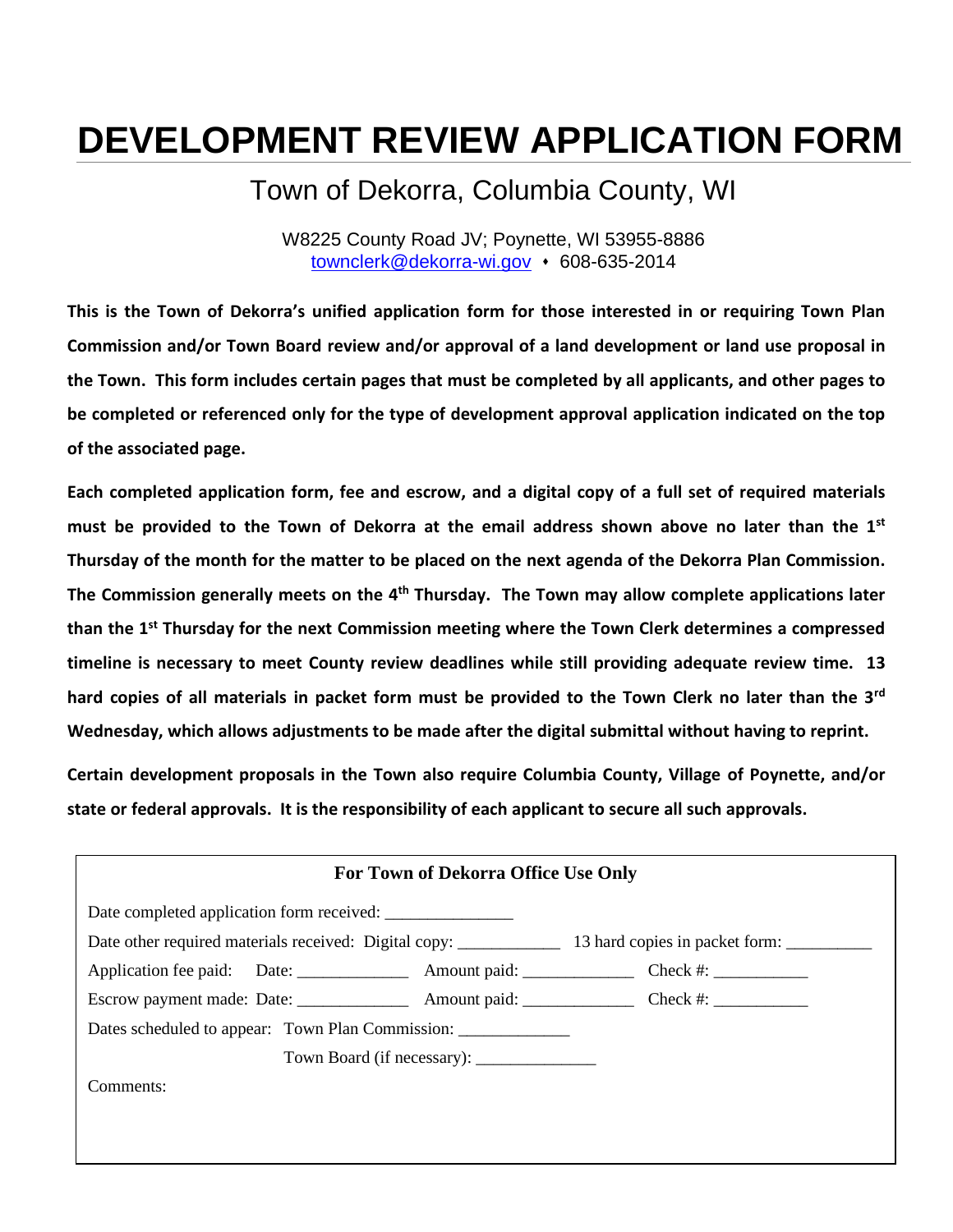# **GENERAL INFORMATION**

| <b>Applicant</b>                                       |                                                                                                                                                                               |                                                                 |                      |  |
|--------------------------------------------------------|-------------------------------------------------------------------------------------------------------------------------------------------------------------------------------|-----------------------------------------------------------------|----------------------|--|
| information:                                           |                                                                                                                                                                               |                                                                 |                      |  |
|                                                        | Relationship (check one): □ Owner □ Tenant □ Prospective Owner/Tenant □ Representing: _____                                                                                   |                                                                 |                      |  |
|                                                        |                                                                                                                                                                               |                                                                 |                      |  |
|                                                        |                                                                                                                                                                               |                                                                 |                      |  |
|                                                        |                                                                                                                                                                               |                                                                 |                      |  |
|                                                        |                                                                                                                                                                               |                                                                 |                      |  |
| <b>Property owner</b><br>information:                  |                                                                                                                                                                               |                                                                 |                      |  |
|                                                        | Ownership (check one): □ Individual □ Trust □ Partnership □ Corporation/LLC □ Other:________                                                                                  |                                                                 |                      |  |
|                                                        |                                                                                                                                                                               |                                                                 |                      |  |
|                                                        |                                                                                                                                                                               |                                                                 |                      |  |
|                                                        |                                                                                                                                                                               |                                                                 |                      |  |
| Parcel number or<br>legal description<br>of property:  | <u> 1989 - Johann Stoff, deutscher Stoff, der Stoff, der Stoff, der Stoff, der Stoff, der Stoff, der Stoff, der S</u>                                                         |                                                                 |                      |  |
| <b>Address or street</b><br>boundaries of<br>property: | <u> 1999 - Jan Barnett, fransk politik (d. 1989)</u><br><u> 1989 - Johann Harry Harry Harry Harry Harry Harry Harry Harry Harry Harry Harry Harry Harry Harry Harry Harry</u> |                                                                 |                      |  |
| <b>Number of acres</b><br>in property:                 |                                                                                                                                                                               |                                                                 |                      |  |
| <b>Current zoning</b><br>district(s):                  |                                                                                                                                                                               | Proposed zoning district(s) (if different): ___________________ |                      |  |
| <b>Current and</b>                                     | П.<br>agriculture                                                                                                                                                             | ( $\Box$ current use $\Box$ proposed use)                       |                      |  |
| proposed uses of                                       | natural area or open space<br>$\Box$                                                                                                                                          | ( $\Box$ current use $\Box$ proposed use)                       |                      |  |
| subject property<br>(check all                         | $\Box$<br>FEMA-designated floodplain                                                                                                                                          | ( $\Box$ current use $\Box$ proposed use)                       |                      |  |
| applicable uses,                                       | DNR- or field-delineated wetland<br>П                                                                                                                                         | ( $\Box$ current use $\Box$ proposed use)                       |                      |  |
| and whether                                            | navigable waterway on or next to land<br>□                                                                                                                                    | ( $\square$ current use                                         | $\Box$ proposed use) |  |
| each is a current                                      | slopes of between 12% and 20%<br>$\Box$                                                                                                                                       | ( $\Box$ current use $\Box$ proposed use)                       |                      |  |
| use, proposed<br>use, or both):                        | slopes of 20% or greater<br>$\Box$                                                                                                                                            | ( $\Box$ current use $\Box$ proposed use)                       |                      |  |
|                                                        | single-family home(s)<br>□                                                                                                                                                    | (□ current use #_____ □ proposed use #_                         |                      |  |
|                                                        | commercial service or retail<br>$\Box$                                                                                                                                        | ( $\Box$ current use $\Box$ proposed use)                       |                      |  |
|                                                        | manufacturing/storage/contractor<br>$\Box$                                                                                                                                    | ( $\square$ current use                                         | $\Box$ proposed use) |  |
|                                                        | agricultural-related business or structure<br>$\Box$                                                                                                                          | (□ current use                                                  | $\Box$ proposed use) |  |
|                                                        | commercial recreational use<br>П                                                                                                                                              | ( $\Box$ current use                                            | $\Box$ proposed use) |  |
|                                                        | tourist rooming house<br>$\Box$                                                                                                                                               | ( $\square$ current use                                         | $\Box$ proposed use) |  |
|                                                        | institutional or utility use<br>$\Box$                                                                                                                                        | ( $\square$ current use                                         | $\Box$ proposed use) |  |
|                                                        | driveway to a public road<br>$\Box$<br>other use:<br>□                                                                                                                        | $\Box$ current use<br>( $\Box$ current use $\Box$ proposed use) | $\Box$ proposed use) |  |
|                                                        |                                                                                                                                                                               |                                                                 |                      |  |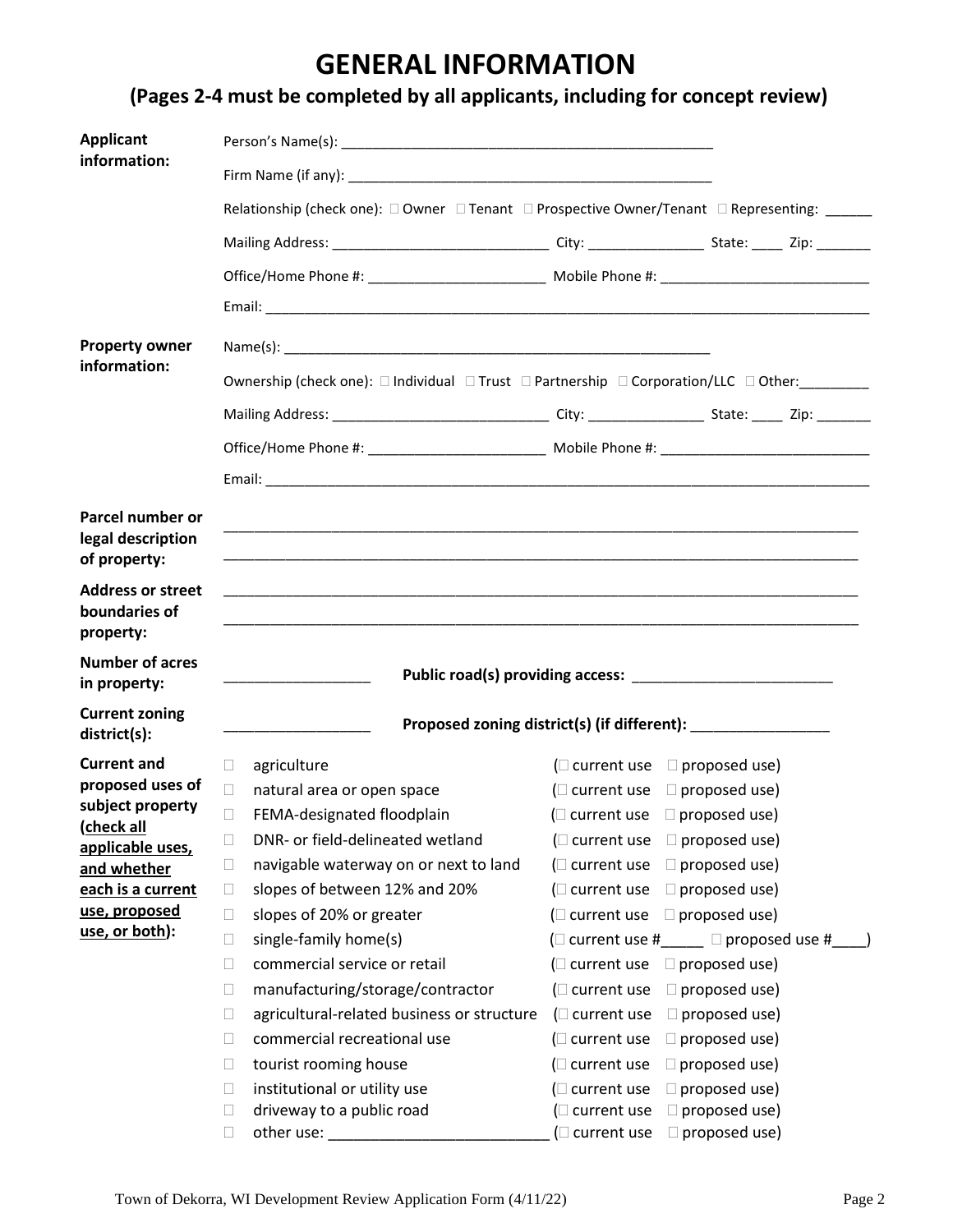| <b>Summary of</b><br>proposed project |  |
|---------------------------------------|--|
| (e.g., how will                       |  |
| land change,                          |  |
| why?). For                            |  |
| complicated                           |  |
| proposals, attach                     |  |
| additional pages.                     |  |

**Type development review(s) requested (check all that apply, and submit check(s) payable to the Town of Dekorra along with application fee and escrow amount per [Section 1.04](https://dekorra-wi.gov/wp-content/uploads/2021/03/Chapter-1-General-Provisions-updated-fee-schedule-March-2020-4821-7979-3850-v.1.pdf) of Town Code and listed below):**

- □ **Concept Review/Initial Consultation***.* Allows presenting preliminary ideas or concepts to Plan Commission. No application fee or escrow is required, but enabling Town consultant review, subject to applicant reimbursement, is advised for a better review. No approval will be provided during a concept review.
- □ **Rezoning***.* Rezoning changes property to a different zoning district than the current zoning district, usually to allow some different or expanded land use. Applicant must submit to Town all materials required by Columbia County for a rezoning application. Town Clerk will generally not schedule rezoning application for Town public hearing until receiving a County staff report.
	- □ Application fee: \$175
	- $\Box$  Escrow amount: \$1,000 (to be applied to Town review costs with any difference refunded)
- □ **Conditional Use Permit (CUP)***.* Some land uses require a CUP before establishment, due to their potential impacts. Applicant must submit to Town all materials required by Columbia County for a CUP application. Town Clerk will generally not schedule application for Town action until receiving a County staff report. Some common conditional uses, such as tourist rooming houses and outdoor entertainment uses, also require a Town license. □ Application fee: \$150
- □ **Site Plan Approval***.* The Town requires site plan approval for new commercial or industrial development; commercial-scale agricultural business development; multiple-family residential development; public utility, institutional, or government facility development; and any addition or expansion greater than 50% or 5+ space parking lot to any of these developments. See site plan approval checklist attached to this application form for additional materials required for a complete site plan application.
	- □ Application fee: \$175
	- $\Box$  Escrow amount: \$250 to \$2,500 (per Town Engineer recommendation on case-by-case basis)
- □ **Variance**. A variance gives permission to depart from a normal ordinance requirement, including in the County zoning code. Applicant must submit to Town all materials required by Columbia County for any requested zoning variance. Town Clerk will generally not schedule request for Town action until receiving a County staff report.
	- □ Application fee: \$125
	- $\Box$  Escrow amount: \$250 (to be applied to review costs with any difference refunded)
- □ **Certified Survey Map (CSM).** A CSM is generally required for the division of 4 or fewer lots, and also required or advised for lot consolidations and lot line shifts. A "simple" CSM does not create additional lots from the number existing before, as long as the CSM has no public land dedication. See CSM approval checklist attached to this application form for additional materials required for a complete CSM application.
	- □ Application fee: \$125 for "simple" or farm consolidation CSM; for other CSMs, \$175 for initial lot plus \$25 per additional lot
	- □ Escrow amount: \$500 for "simple" and farm consolidation CSM; \$750 for other CSMs with 1-2 lots; \$1,000 for 3-lot CSM; \$1,500 for 4-lot CSM
- □ **Preliminary or Final Plat** *(circle one).* A plat indicates the layout of a subdivision, generally with 5+ lots. Applicant must submit all required materials for preliminary or final plats per Town Land Division and Subdivision [Code](https://dekorra-wi.gov/wp-content/uploads/2021/03/Chapter-10-Land-Division-and-Subdivision-Code.pdf) (Chapter 10) and a complete environmental assessment checklist attached to this form.
	- □ Application fee: \$175 for initial lot plus \$25 per additional lot
	- □ Escrow amount: \$10,000 for 5-10 lots; \$12,500 for 11+ lots (applied to Town review costs)
- □ **Other: \_\_\_\_\_\_\_\_\_\_\_\_\_\_\_\_\_\_\_\_\_\_\_\_\_\_\_\_\_\_\_\_\_\_**. *(check with Town Clerk for any required fee & materials)*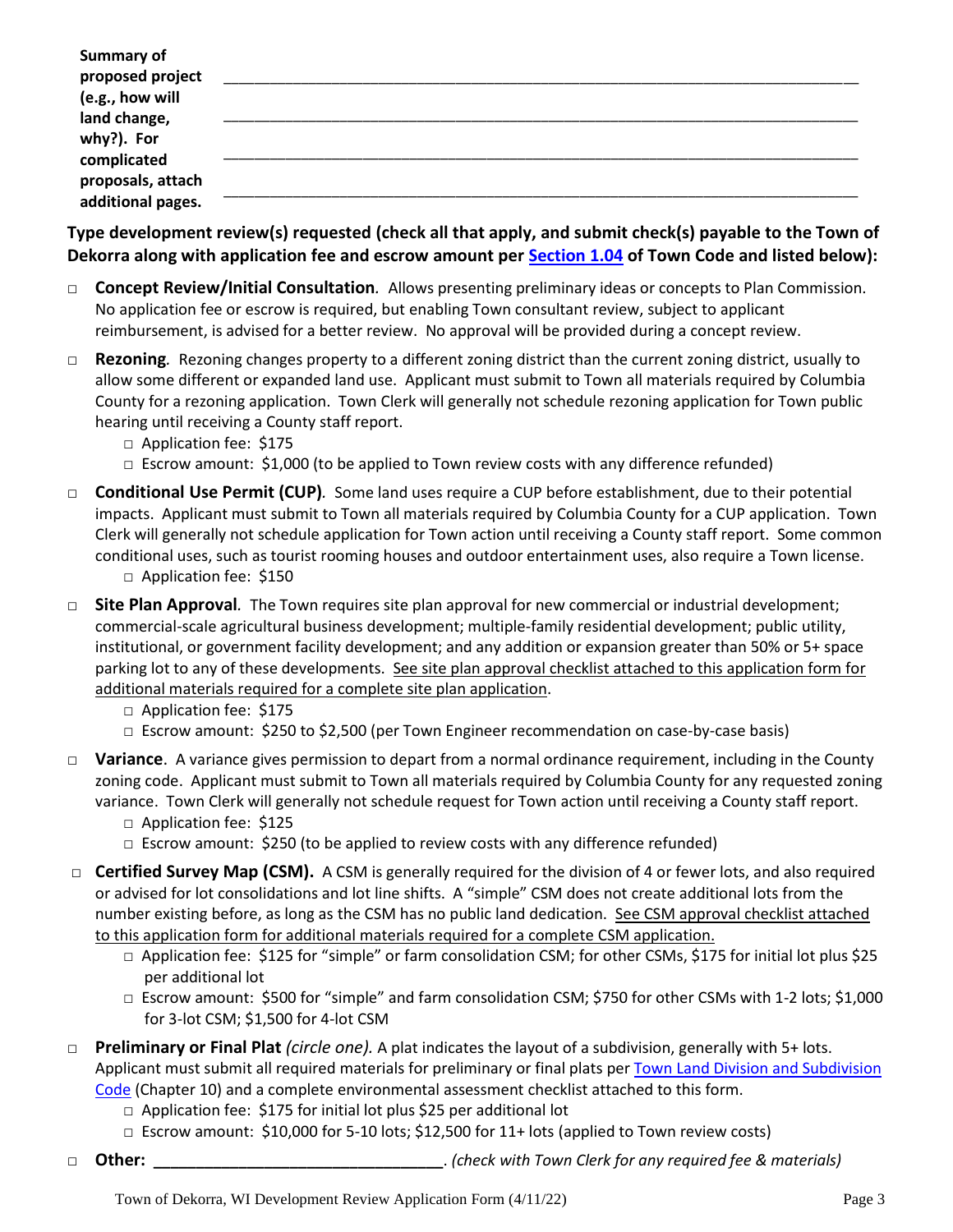#### **Escrow and Reimbursement for Development Review Services:**

The Town Planner, Town Engineer, Town Attorney, and other Town staff and consultants may expend time in the administration, investigation, and processing of development review applications. Except where otherwise desired for concept review/initial consultation (see below), the signing and submittal of this application for development review shall be construed as an agreement to pay for professional consulting services associated with the administration, investigation, and processing of this application.

The applicant shall be responsible for the costs for such professional consulting services, as well as for Town administrative costs. Such costs which shall be drawn from any required escrow until such escrow has been depleted. Following any such depletion, the applicant shall pay additional costs within 30 days of receipt of one or more invoices from the Town, following the execution of the development review or administrative services associated with the application. In the event the applicant fails to pay such costs, the responsibility shall pass to the property owner, if different, under the same terms. Such costs that are assigned to the applicant or property owner, but that are not actually paid within 30 days, may then be imposed by the Town as a special charge on the affected property.

#### **Acknowledgements and Signatures:**

By signing and dating below, I/We:

- 1. To the best of my/our knowledge, submitted an application that is true, correct, complete, and meets the requirements of applicable ordinances.
- 2. Read, understand, and accept my/our responsibilities under the reimbursement section above, except for concept review/initial consultation where applicant has initialed here:
- 3. Acknowledge that Town officials, employees, and consultants may, in the performance of their functions, enter upon the subject property to inspect or gather information necessary to process this application;
- 4. Understand that all meeting dates are tentative and may be postponed by the Town for the reason of incomplete submittals or other administrative reasons;
- 5. If this application is approved, agree to abide by this application, approved plans, and required conditions associated with plan approval in the development of the subject property;
- 6. Understand that submittal of this application and payment of the proper fee does not mean that requested development approval is imminent or guaranteed
- 7. Understand that Town ordinances and/or the conditions of development approval may specify timeframes within which I/we must take certain actions related to the development of the subject property, or risk having the approval being nullified; and
- 8. Understand that the approval(s) sought under this application do not qualify as, nor replace the necessity for proper permitting for the proposed project or for other required governmental approvals.

| <b>Signature of Applicant</b>              | Date |
|--------------------------------------------|------|
| Printed Name of Applicant                  |      |
|                                            |      |
| Signature of Property Owner (if different) | Date |

Printed Name of Property Owner (if different)

Town of Dekorra, WI Development Review Application Form (4/11/22) Page 4

\_\_\_\_\_\_\_\_\_\_\_\_\_\_\_\_\_\_\_\_\_\_\_\_\_\_\_\_\_\_\_\_\_\_\_\_\_\_\_\_\_\_\_\_\_\_\_\_\_\_\_\_\_\_\_\_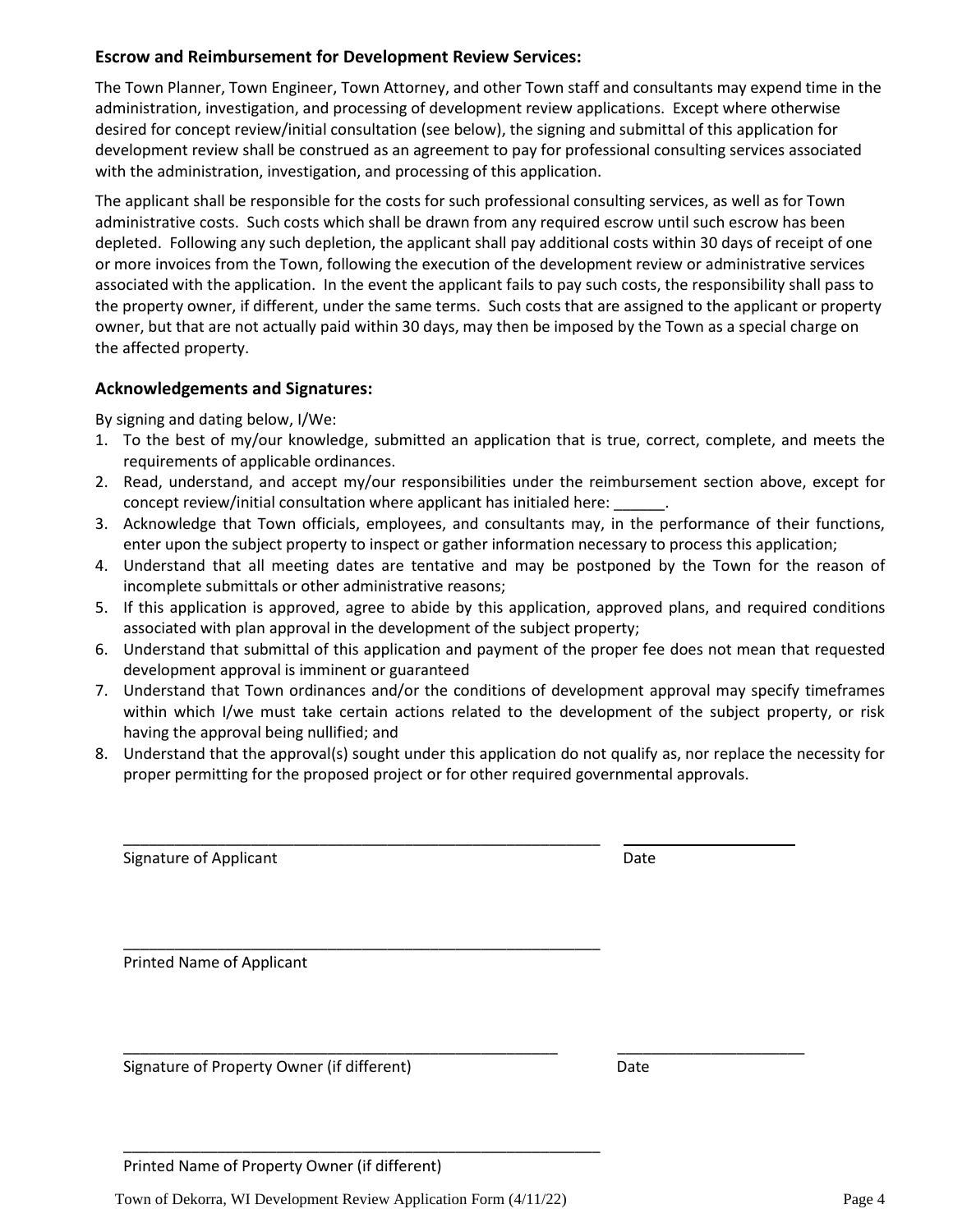## **ADDITIONAL REQUIREMENTS FOR SITE PLAN APPLICATIONS (Materials to be submitted by applicants for site plan approval only)**

The Town requires site plan approval for new commercial or industrial development; commercial-scale agricultural business development; multiple-family residential development; public utility, institutional, or government facility development; and any addition or expansion greater than 50% or 5+ space parking lot to such developments.

Except where waived by the Plan Commission, one or more plans including the following information are required for a complete application for site plan approval under [Section 11.04](https://dekorra-wi.gov/wp-content/uploads/2021/05/Chapter-11-Building-and-Construction-Codes-updated-February-2021-rev-5-19-21.pdf) of the Town Code:

- $\Box$  All existing and proposed buildings and other improvements and features on the site.
- □ Existing and proposed lot area; plus building area, dimensions, and setbacks.
- $\Box$  Building lot coverage, new and total impervious area, total disturbed area, and percentage of the site that will remain in landscaped green space following development.
- $\Box$  Existing and proposed roads and easements on and adjacent to the property.
- □ Existing and proposed grades at a contour interval of not less than two feet, and the location of related improvements including any retaining walls. (Site grading must meet requirements of Section 11.04(d)(1) of Town Code.)
- □ Outdoor lighting proposed to illuminate the site, including lighting locations, types, heights, orientation, and product information. (Lighting must meet requirements of Section 11.04(d)(6) of Town Code.)
- $\Box$  Location of proposed utility services and proposed connection locations, if applicable.
- □ Proposed erosion control and stormwater management facilities and areas. (Detailed erosion control and/or stormwater management plan and calculations may also be required under [Section 11.01](https://dekorra-wi.gov/wp-content/uploads/2021/05/Chapter-11-Building-and-Construction-Codes-updated-February-2021-rev-5-19-21.pdf) of the Town Code.)
- $\Box$  Existing and proposed driveways, curb cuts, and ingress/egress locations.
- $\Box$  Locations of all driveways on adjoining property within 500 feet of the subject property (may require inset map), and directly across all public streets from the subject property.
- □ Existing and proposed loading and parking areas, and indication and marking of individual parking spaces.
- □ Location and type of proposed and existing landscaping plantings and buffer areas for adjoining properties, including existing mature trees. (Landscaping must meet requirements of Section 11.04(d)(2) of Town Code.)
- □ Pedestrian walkway locations.
- □ Construction schedule and any proposed development phasing.
- $\Box$  Building elevations showing and labeling all building materials and colors to be used on all exterior walls and the roof. (Building design and relationships must meet requirements of Section 11.04(d)(4) and (5) of Town Code.)
- □ Existing and proposed signage, which must meet requirements of Section 11.05 of Town Code.
- □ Locations of all trash dumpsters, mechanical units, above-ground utilities, meters, transformers, and outdoor storage areas, including proposed screening. (Screening must meet requirements of Section 11.04(d)(3) of Town Code.)
- $\Box$  100-year recurrence interval floodplain and floodway boundaries as applicable.
- $\Box$  Wetlands as delineated by the DNR or through a more detailed wetland survey as applicable.
- $\square$  Shoreland zoning district boundaries and shoreland setback areas as applicable.

All plans shall be prepared to a recognized architectural scale that is indicated on the plan sheet, and include a north arrow, preparation date, and preparer's name and contact information. See Section [11.04\(d\)](https://dekorra-wi.gov/wp-content/uploads/2021/05/Chapter-11-Building-and-Construction-Codes-updated-February-2021-rev-5-19-21.pdf) of the Town Code for other substantive design standards associated with site plan review Townwide, and the [Interchange Area Design Guidelines](https://dekorra-wi.gov/wp-content/uploads/2021/03/InterchangeDesignGuidelines.pdf) for standards that apply to lands near the interchange of Interstate 39-90-94 and Highway CS.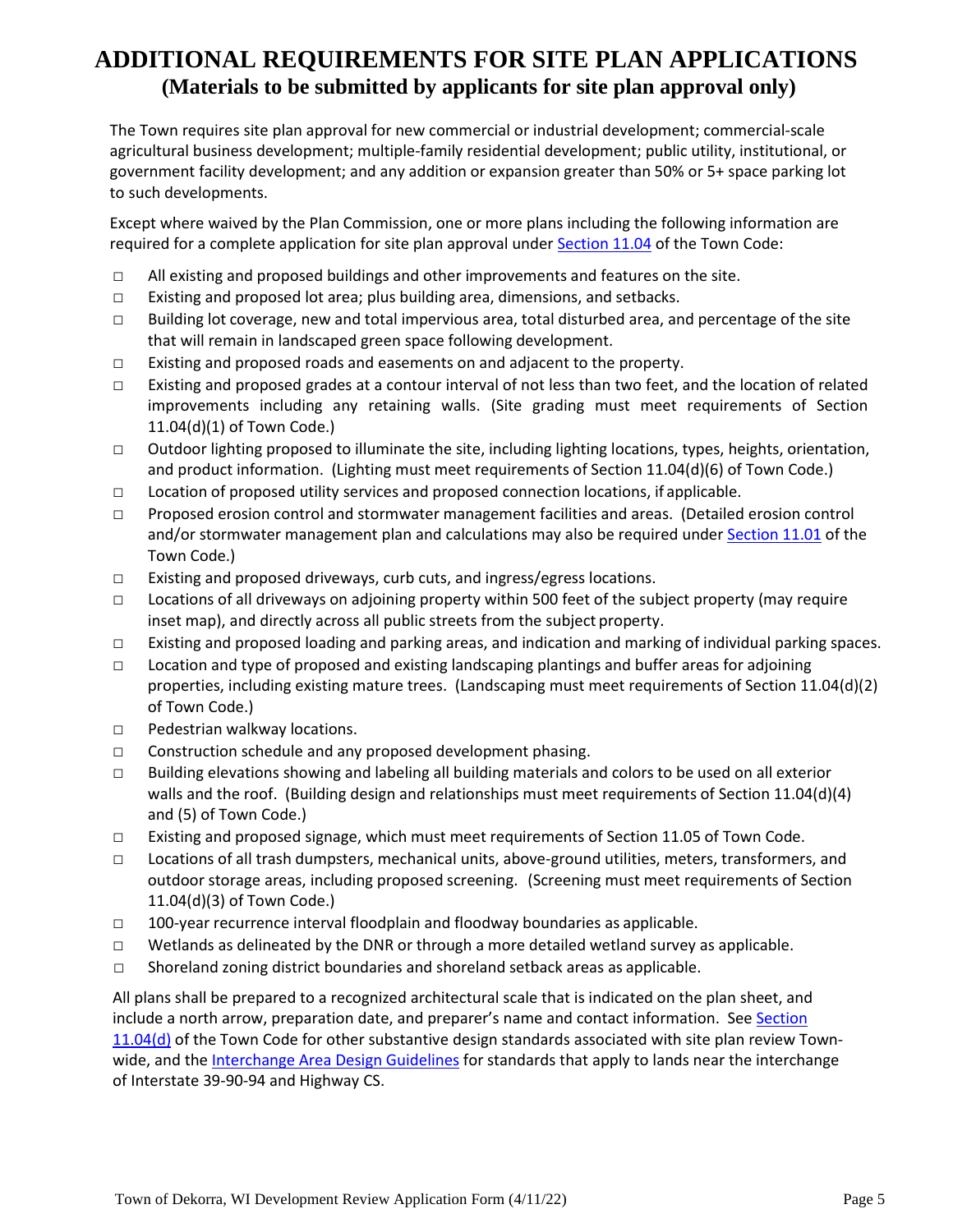### **ADDITIONAL REQUIREMENTS FOR CERTIFIED SURVEY MAP APPLICATIONS (Materials to be submitted by applicants for CSM approval only)**

The following information is required for a complete application for CSM approval under the [Town Land](https://dekorra-wi.gov/wp-content/uploads/2021/03/Chapter-10-Land-Division-and-Subdivision-Code.pdf)  [Division and Subdivision Code:](https://dekorra-wi.gov/wp-content/uploads/2021/03/Chapter-10-Land-Division-and-Subdivision-Code.pdf)

- □ Certified Survey Map, which shall include:
	- □ All the information required by Wis. Stats. §236.34;
	- □ All existing buildings, hard and gravel surfaces, water courses, and drainage ditches;
	- □ All lands reserved or dedicated for future public acquisition or permanent open space use;
	- □ Date of the map;
	- □ Graphic scale;
	- □ Name and address of the owner, land, divider, and surveyor;
	- □ Square footage of each lot and remainder parcel;
	- □ Separate identification of lands with slopes of between 12% and 20% and lands that have a slope of 20% or more, with reference to the requirements of Sections 10.24 and 10.91(B) of the Town Land Division and Subdivision Code;
	- $\Box$  Landscaped buffer yard areas as required under Section 10.86 of the Town Code;
	- $\Box$  Setbacks, buildable areas, or building lines required by Section 10.73 and Section 11.04;
	- □ Certification that the surveyor has fully complied with all the provisions of the Town Land Division and Subdivision Code; and
	- $\Box$  Where the CSM is located within a quarter section, the corners of which have been relocated, monumented and coordinated by the Town, the map tied directly to one of the section or quarter corners so relocated, monumented and coordinated.
- □ Except for "simple" CSMs as described on page 3, a completed Environmental Assessment Checklist included with this application form, plus all materials required as a result of checklist responses.
- □ The following additional information may also be required with the CSM application, under the circumstances listed:
	- □ Where the land division will prompt the recording of a deed restriction limiting future development under the provisions of the [Town of Dekorra Comprehensive Plan,](https://dekorra-wi.gov/comprehensive-plan/) a proposed deed restriction fulfilling that purpose. (Town has a model deed restriction that may be used.)
	- $\Box$  A draft of the appropriate legal instrument where the land divider proposes shared driveways, common property ownership, or other components that require cooperation among lot owners.
	- □ If 20%+ of the canopy area of a woodland is proposed for removal, a plan for replacement tree plantings to compensate, on an acre-for-acre basis, for all woodland area proposed for removal above the 20% removal threshold.
	- $\Box$  If a landscape plan for a required landscaped buffer yard is required under Section 10.86 of the Town Code, a landscape plan for that buffer yard, including the locations, species, and size at time of planting for all proposed vegetation and berming.
	- □ When made necessary by the proposed land division, a stormwater management and/or erosion control plan under Section 11.01 of the Town Code.
	- $\Box$  When made necessary by the proposed land division, plans for public road and/or utility improvements under Article F of the Town Land Division and Subdivision Code.
	- □ Where required by the Town Board, borings and soundings be made in specified areas to ascertain subsurface soil, rock, and water conditions, including depth to bedrock and depth to ground water table.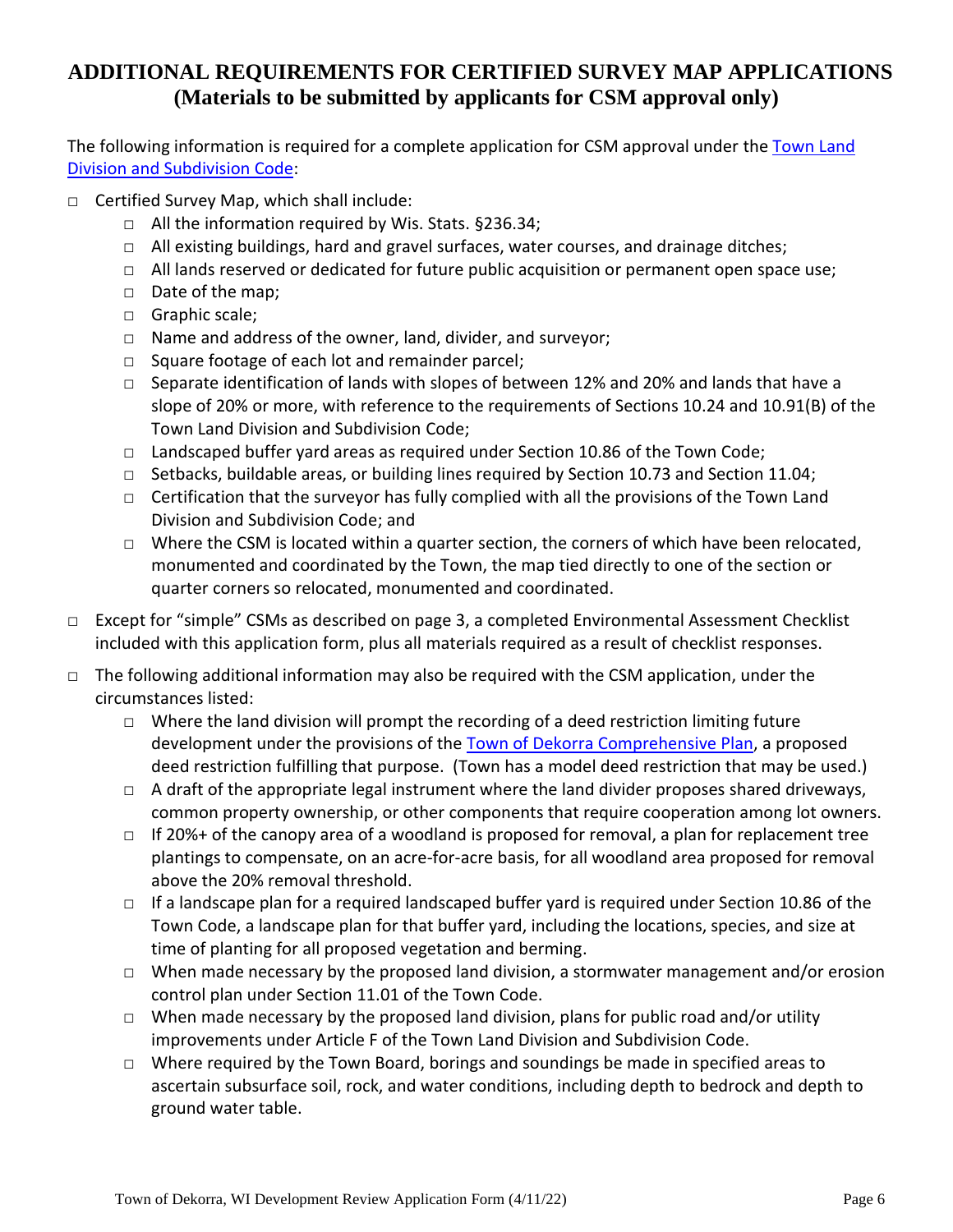### **ENVIRONMENTAL ASSESSMENT CHECKLIST (To be completed and submitted with all preliminary plat and CSM applications, except for "simple" CSMs as described on page 3 of this application form)**

|                |                                                                                                                                                                                                                                                                                                | Yes | No |
|----------------|------------------------------------------------------------------------------------------------------------------------------------------------------------------------------------------------------------------------------------------------------------------------------------------------|-----|----|
|                | <b>Land Resources</b>                                                                                                                                                                                                                                                                          |     |    |
|                | Does the project site involve:                                                                                                                                                                                                                                                                 |     |    |
| a.             | Changes in relief and drainage patterns<br>(attach a topographic map showing, at a<br>minimum, two-foot contour levels)                                                                                                                                                                        |     |    |
| $\mathbf b$ .  | Slopes of 12% or greater? (identify on map)                                                                                                                                                                                                                                                    |     |    |
| $C_{\bullet}$  | Slopes of 20% or greater? (identify on map)                                                                                                                                                                                                                                                    |     |    |
| d.             | A landform or topographic feature<br>of local or regional interest                                                                                                                                                                                                                             |     |    |
| e.             | A floodplain (if yes, attach two copies<br>of a typical stream valley cross-section<br>showing the channel of the stream, the<br>100-year floodplain limits and the<br>floodway limits [if officially adopted,<br>of each side of the channel and a cross-<br>section of area to be developed) |     |    |
| f.             | An area shown on Map 6 of the Comprehensive<br>Plan as having "Soils with Building Limitations"                                                                                                                                                                                                |     |    |
| g.             | An area of bedrock within 6 feet of the<br>soil surface                                                                                                                                                                                                                                        |     |    |
| h.             | An area with the groundwater tables within<br>10 feet of the soil surface                                                                                                                                                                                                                      |     |    |
| $\mathbf{i}$ . | An area with fractured bedrock within<br>10 feet of the soil surface                                                                                                                                                                                                                           |     |    |
| j.             | A drainageway of 50 or more acres of land                                                                                                                                                                                                                                                      |     |    |
| k.             | Lot coverage of more than 50% impermeable<br>surfaces                                                                                                                                                                                                                                          |     |    |
| 1.             | Group I or II agricultural land<br>per Map 3 of the Town's Comprehensive Plan or<br>more detailed sources                                                                                                                                                                                      |     |    |
| k.             | <b>Wetlands and Marshes</b>                                                                                                                                                                                                                                                                    |     |    |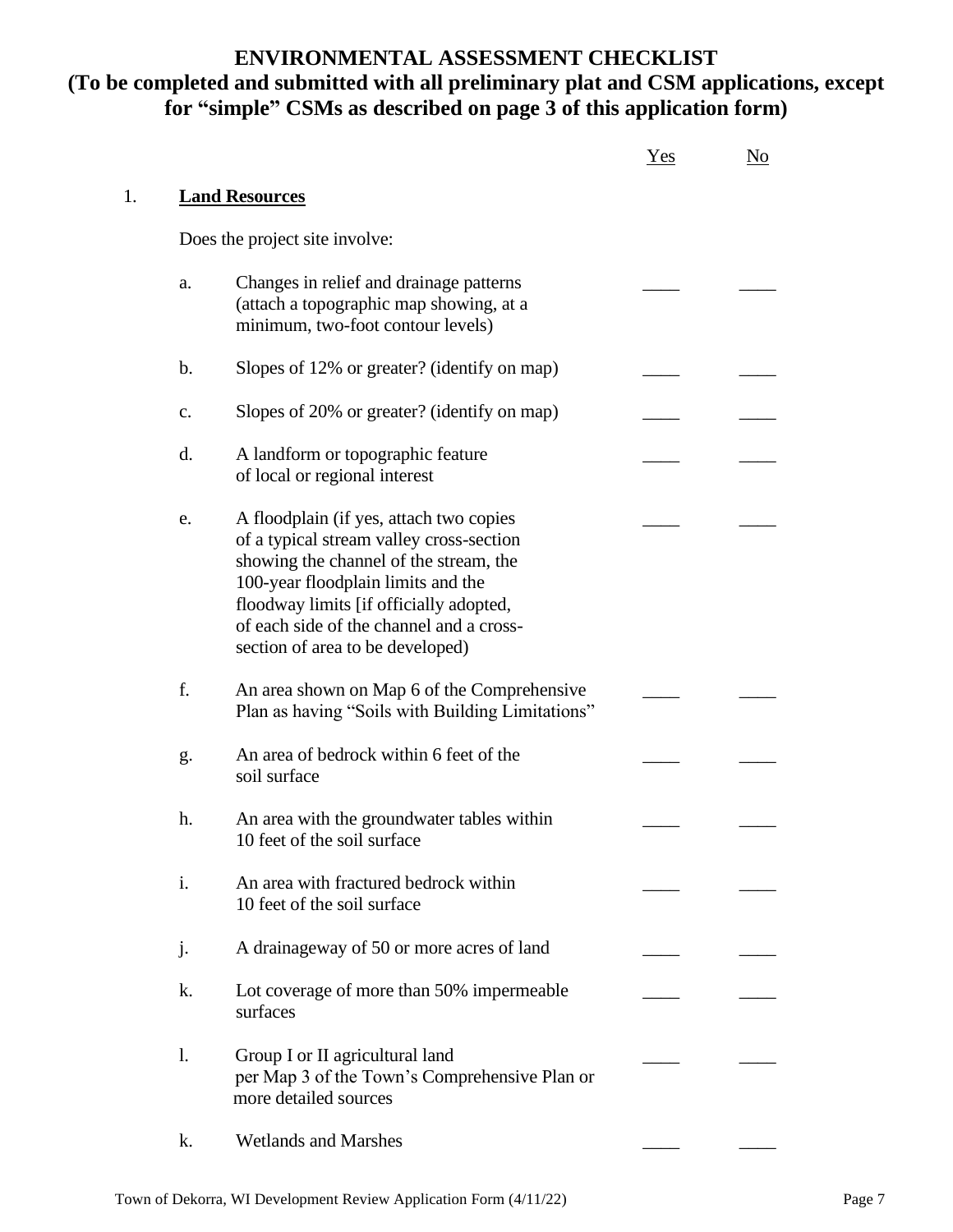|    | n.            | Mapped environmental corridors per Map 6 of the<br>of the Town's Comprehensive Plan or more<br>detailed sources                                            |  |
|----|---------------|------------------------------------------------------------------------------------------------------------------------------------------------------------|--|
|    | O.            | Hydric soils per Map 4 of the Town's<br>Comprehensive Plan or more detailed sources                                                                        |  |
|    | p.            | Soils with severe limitations for conventional<br>on-site waste disposal systems per<br>Map 8 of the Town's Comprehensive<br>Plan or more detailed sources |  |
|    | q.            | Soils with low or very low potential for dwellings<br>with basements, per the Columbia County<br>Soil Survey                                               |  |
| 2. |               | <b>Water Resources</b>                                                                                                                                     |  |
|    |               | Does the proposed project have:                                                                                                                            |  |
|    | a.            | An area traversed<br>by a navigable stream or dry run                                                                                                      |  |
|    | $\mathbf b$ . | The potential to increase the flow by<br>10% to a storm water storage facility or<br>increase the flow of a waterway within<br>one mile                    |  |
|    | c.            | The use of septic tank-soil absorption<br>fields for on-site waste disposal                                                                                |  |
|    | d.            | The potential to lower the<br>water table by pumping or drainage                                                                                           |  |
|    | e.            | The potential to raise the<br>water table by altered drainage patterns                                                                                     |  |
|    | f.            | Lake frontage                                                                                                                                              |  |
| 3. |               | <b>Biological Resources</b>                                                                                                                                |  |
|    |               | Does the project site involve:                                                                                                                             |  |
|    | a.            | Critical habitat for plants and<br>animals of community interest                                                                                           |  |
|    | $\mathbf b$ . | Endangered, unusual, or rare species of:                                                                                                                   |  |
|    |               | Land animals<br>1)                                                                                                                                         |  |
|    |               | <b>Birds</b><br>2)                                                                                                                                         |  |
|    |               | Plants<br>3)                                                                                                                                               |  |